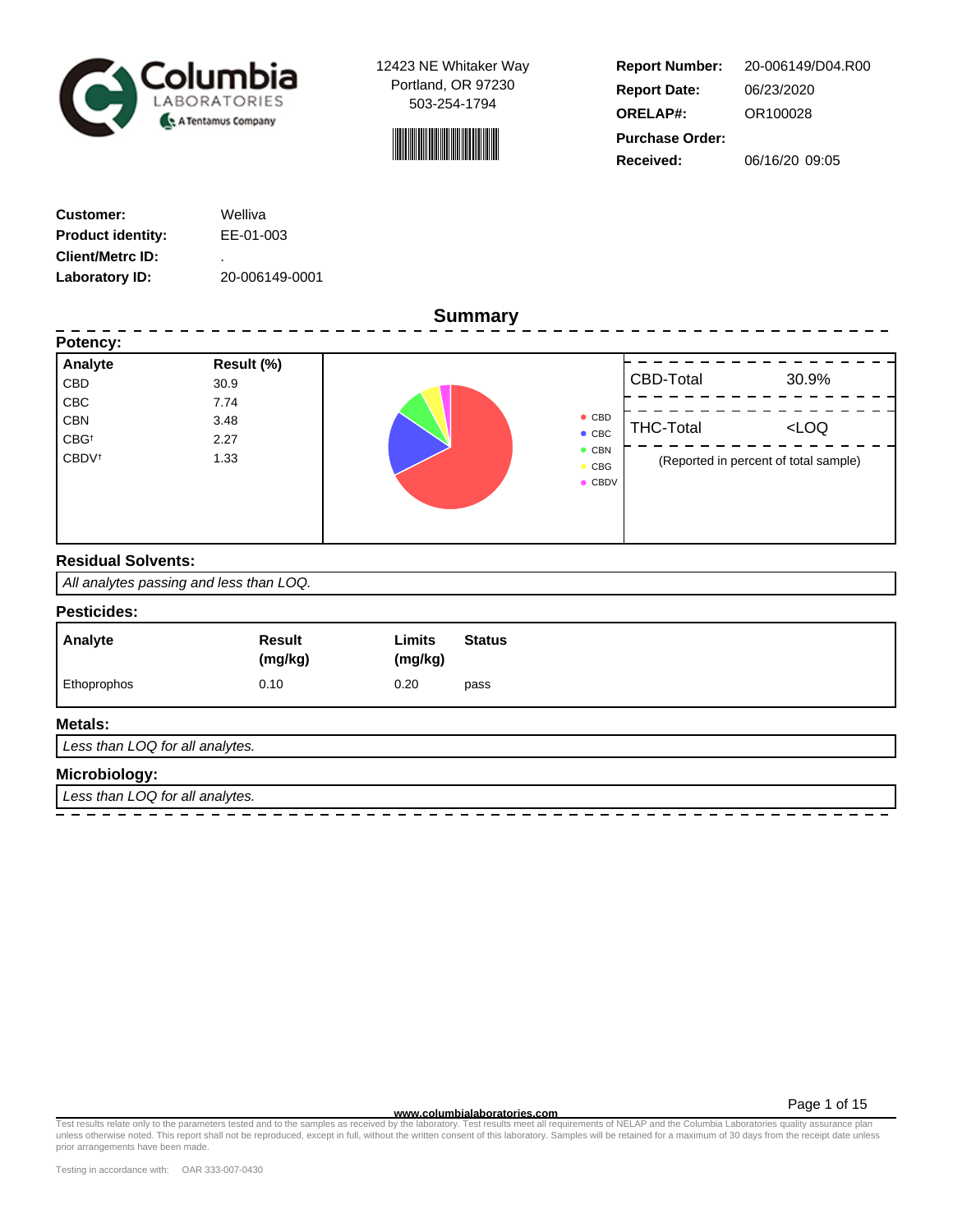



**Report Number: Report Date: ORELAP#:** 06/23/2020 OR100028 **Received:** 06/16/20 09:05 **Purchase Order:** 20-006149/D04.R00

| Customer:                | Welliva          |
|--------------------------|------------------|
| <b>Product identity:</b> | EE-01-003        |
| <b>Client/Metrc ID:</b>  | ٠                |
| <b>Sample Date:</b>      |                  |
| Laboratory ID:           | 20-006149-0001   |
| <b>Relinguished by:</b>  | Received By Mail |
| Temp:                    | 19.1 $\degree$ C |

# **Sample Results**

| Potency                         |                |               |            |              | Method J AOAC 2015 V98-6 (mod) Batch: 2005103 | Analyze: 6/17/20 8:15:00 PM |
|---------------------------------|----------------|---------------|------------|--------------|-----------------------------------------------|-----------------------------|
| Analyte                         | As<br>Received | Dry<br>weight | <b>LOQ</b> | <b>Notes</b> |                                               |                             |
| <b>CBC</b>                      | 7.74           |               | 0.0887     |              |                                               |                             |
| $CBC-A^{\dagger}$               | $<$ LOQ        |               | 0.0887     |              |                                               | $\bullet$ CBD               |
| CBC-Total <sup>t</sup>          | 7.74           |               | 0.166      |              |                                               | $\bullet$ CBC               |
| CBD                             | 30.9           |               | 0.887      |              |                                               | $\bullet$ CBN               |
| CBD-A                           | $<$ LOQ        |               | 0.0887     |              |                                               | $\bullet$ CBG               |
| CBD-Total                       | 30.9           |               | 0.964      |              |                                               | $\bullet$ CBDV              |
| CBDV <sup>t</sup>               | 1.33           |               | 0.0887     |              |                                               |                             |
| CBDV-A <sup>t</sup>             | $<$ LOQ        |               | 0.0887     |              |                                               |                             |
| CBDV-Total <sup>t</sup>         | 1.33           |               | 0.165      |              |                                               |                             |
| $CBG^{\dagger}$                 | 2.27           |               | 0.0887     |              |                                               |                             |
| $CBG-A^{\dagger}$               | $<$ LOQ        |               | 0.0887     |              |                                               |                             |
| CBG-Total                       | 2.27           |               | 0.165      |              |                                               |                             |
| $CBL^{\dagger}$                 | $<$ LOQ        |               | 0.0887     |              |                                               |                             |
| CBN                             | 3.48           |               | 0.0887     |              |                                               |                             |
| $\Delta$ 8-THC <sup>+</sup>     | $<$ LOQ        |               | 0.0887     |              |                                               |                             |
| $\Delta$ 9-THC                  | $<$ LOQ        |               | 0.0887     |              |                                               |                             |
| THC-A                           | $<$ LOQ        |               | 0.0887     |              |                                               |                             |
| <b>THC-Total</b>                | $<$ LOQ        |               | 0.166      |              |                                               |                             |
| <b>THCV<sup>t</sup></b>         | $<$ LOQ        |               | 0.0887     |              |                                               |                             |
| THCV-A <sup>t</sup>             | $<$ LOQ        |               | 0.0887     |              |                                               |                             |
| THCV-Total <sup>t</sup>         | $<$ LOQ        |               | 0.165      |              |                                               |                             |
| Total Cannabinoids <sup>+</sup> | 45.7           |               |            |              |                                               |                             |

Microbiology **Analyte Result Limits Units LOQ Batch Analyze Method Notes** Aerobic Plate Count  $\langle$  LOQ cfu/g 10 2005001 06/18/20 AOAC 990.12 (Petrifilm) X E.coli < LOQ cfu/g 10 2004999 06/18/20 AOAC 991.14 (Petrifilm) X Total Coliforms **Coliforms**  $\langle$  LOQ cfu/g 10 2004999 06/18/20 AOAC 991.14 (Petrifilm) X Staphylococcus aureus < LOQ cfu/g 10 2005000 06/17/20 AOAC 2003.07 X Mold (RAPID Petrifilm) < LOQ cfu/g 10 2004998 06/18/20 AOAC 2014.05 (RAPID) X Yeast (RAPID Petrifilm) < LOQ cfu/g 10 2004998 06/18/20 AOAC 2014.05 (RAPID) X Salmonella spp. Negative /1g 2004992 06/17/20 AOAC 2016.01 X

Page 2 of 15

— et al. and the parameters tested and to the samples as received www.columbialaboratories.com<br>Test requirements of NELAP and the Columbia Laboratory on the Higheral only the laboratory. Test results meet all requirements prior arrangements have been made.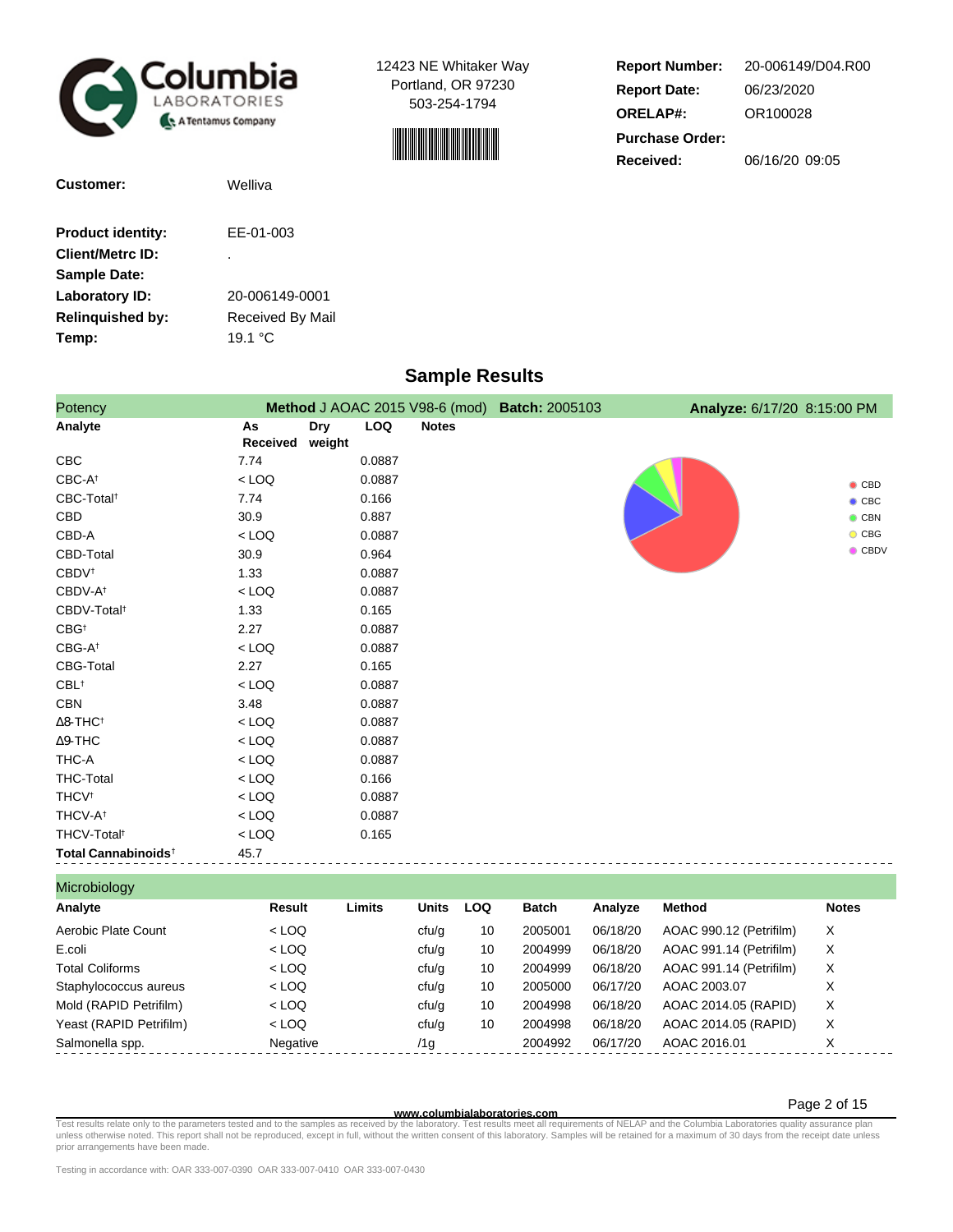

Total Xylenes and Ethyl < LOQ 2170 600 pass



2-Methylpentane < LOQ 30.0 2-Propanol (IPA) < LOQ 5000 200 pass 2,2-Dimethylbutane < LOQ 30.0 2,2-Dimethylpropane < LOQ 200

|                 | <b>،Columbia</b><br>LABORATORIES<br>A Tentamus Company |     |      |                         | 12423 NE Whitaker Way<br>Portland, OR 97230<br>503-254-1794 |                 |                      | <b>Report Number:</b><br><b>Report Date:</b><br><b>ORELAP#:</b><br><b>Purchase Order:</b><br>Received: |      | 06/23/2020<br>OR100028<br>06/16/20 09:05 | 20-006149/D04.R00 |
|-----------------|--------------------------------------------------------|-----|------|-------------------------|-------------------------------------------------------------|-----------------|----------------------|--------------------------------------------------------------------------------------------------------|------|------------------------------------------|-------------------|
| <b>Solvents</b> | Method EPA5021A                                        |     |      |                         |                                                             | Units $\mu$ g/g | <b>Batch 2005130</b> |                                                                                                        |      | Analyze 06/19/20 09:48 AM                |                   |
| Analyte         | Result                                                 |     |      | Limits LOQ Status Notes |                                                             | Analyte         |                      | Result                                                                                                 |      | <b>Limits LOQ Status Notes</b>           |                   |
| 1,4-Dioxane     | $<$ LOQ                                                | 380 | 100  | pass                    |                                                             | 2-Butanol       |                      | $<$ LOQ                                                                                                | 5000 | 200<br>pass                              |                   |
| 2-Ethoxyethanol | $<$ LOQ                                                | 160 | 30.0 | pass                    |                                                             | 2-Methylbutane  |                      | $<$ LOQ                                                                                                |      | 200                                      |                   |

| 2,3-Dimethylbutane | $<$ LOQ |      | 30.0 |      | 3-Methylpentane      | $<$ LOQ |      | 30.0 |      |
|--------------------|---------|------|------|------|----------------------|---------|------|------|------|
| Acetone            | $<$ LOQ | 5000 | 200  | pass | Acetonitrile         | $<$ LOQ | 410  | 100  | pass |
| Benzene            | $<$ LOQ | 2.00 | 1.00 | pass | Butanes (sum)        | $<$ LOQ | 5000 | 400  | pass |
| Cyclohexane        | $<$ LOQ | 3880 | 200  | pass | Ethanol <sup>†</sup> | $<$ LOQ |      | 200  |      |
| Ethyl acetate      | $<$ LOQ | 5000 | 200  | pass | Ethyl benzene        | $<$ LOQ |      | 200  |      |
| Ethyl ether        | $<$ LOQ | 5000 | 200  | pass | Ethylene glycol      | $<$ LOQ | 620  | 200  | pass |
| Ethylene oxide     | $<$ LOQ | 50.0 | 30.0 | pass | Hexanes (sum)        | $<$ LOQ | 290  | 150  | pass |
| Isopropyl acetate  | $<$ LOQ | 5000 | 200  | pass | Isopropylbenzene     | $<$ LOQ | 70.0 | 30.0 | pass |
| m.p-Xylene         | $<$ LOQ |      | 200  |      | Methanol             | $<$ LOQ | 3000 | 200  | pass |
| Methylene chloride | $<$ LOQ | 600  | 200  | pass | Methylpropane        | $<$ LOQ |      | 200  |      |
| n-Butane           | $<$ LOQ |      | 200  |      | n-Heptane            | $<$ LOQ | 5000 | 200  | pass |
| n-Hexane           | $<$ LOQ |      | 30.0 |      | n-Pentane            | $<$ LOQ |      | 200  |      |
| o-Xylene           | $<$ LOQ |      | 200  |      | Pentanes (sum)       | $<$ LOQ | 5000 | 600  | pass |
| Propane            | $<$ LOQ | 5000 | 200  | pass | Tetrahydrofuran      | $<$ LOQ | 720  | 100  | pass |
| Toluene            | $<$ LOQ | 890  | 100  | pass | <b>Total Xylenes</b> | $<$ LOQ |      | 400  |      |
|                    |         |      |      |      |                      |         |      |      |      |

— Test results relate only to the parameters tested and to the samples as receive**d www.columbialaboratories.com**<br>The languar mequirements of NELAP and the Columbia Laboratory of the Mitter consent of this laboratory. Sam prior arrangements have been made.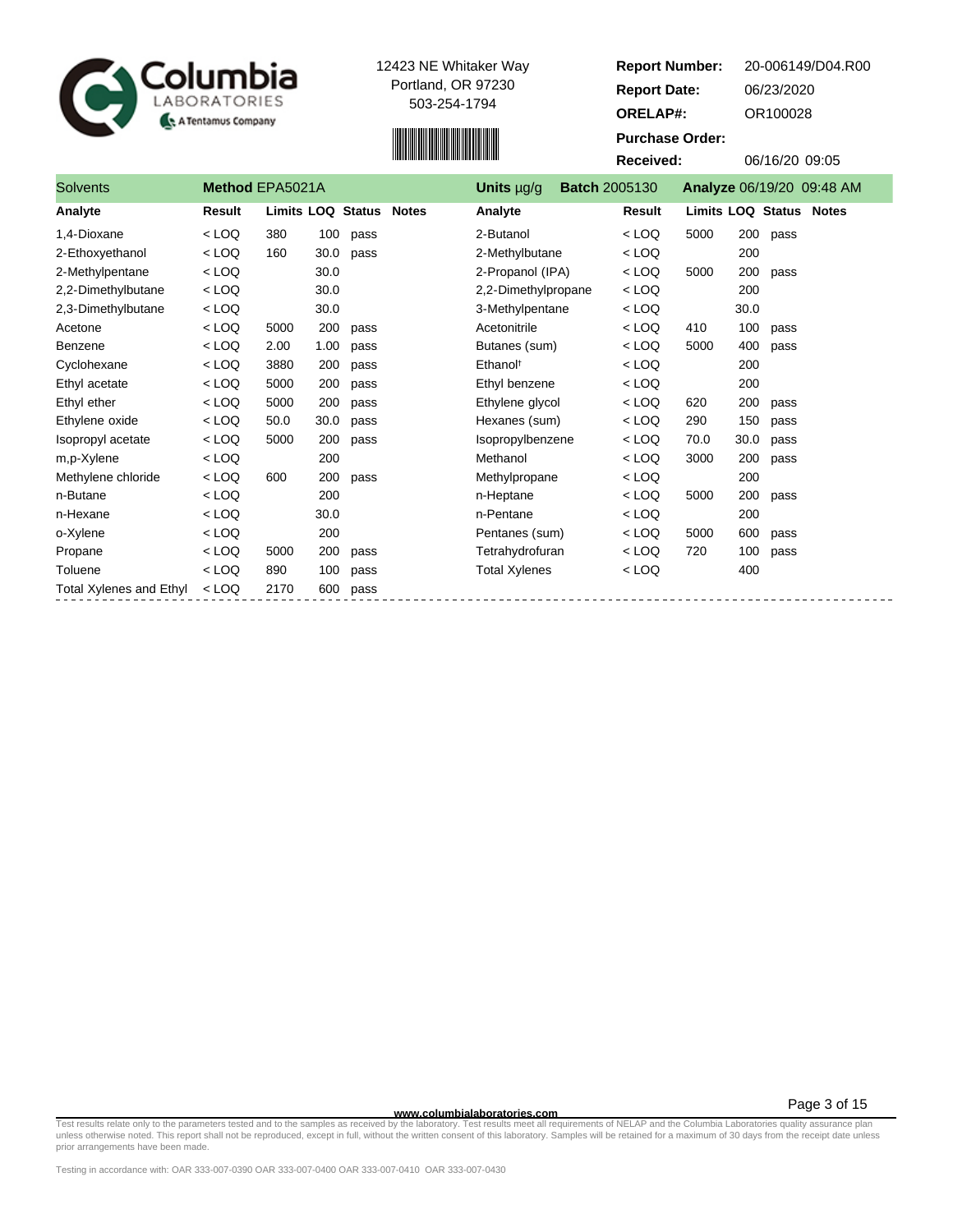



| <b>Report Number:</b>  | 20-006149/D04.R00 |
|------------------------|-------------------|
| <b>Report Date:</b>    | 06/23/2020        |
| <b>ORELAP#:</b>        | OR100028          |
| <b>Purchase Order:</b> |                   |
| Received:              | 06/16/20 09:05    |
|                        |                   |

| <b>Pesticides</b> |         |      |                                | Method AOAC 2007.01 & EN 15662 (mod) Units mg/kg Batch 2005099 |               |      | Analyze 06/18/20 11:03 AM      |
|-------------------|---------|------|--------------------------------|----------------------------------------------------------------|---------------|------|--------------------------------|
| Analyte           | Result  |      | <b>Limits LOQ Status Notes</b> | Analyte                                                        | <b>Result</b> |      | <b>Limits LOQ Status Notes</b> |
| Abamectin         | $<$ LOQ | 0.50 | $0.250$ pass                   | Acephate                                                       | $<$ LOQ       | 0.40 | $0.250$ pass                   |
| Acequinocyl       | $<$ LOQ | 2.0  | $1.00$ pass                    | Acetamiprid                                                    | $<$ LOQ       | 0.20 | $0.100$ pass                   |
| Aldicarb          | $<$ LOQ | 0.40 | 0.200 pass                     | Azoxystrobin                                                   | $<$ LOQ       | 0.20 | $0.100$ pass                   |
| <b>Bifenazate</b> | $<$ LOQ | 0.20 | $0.100$ pass                   | <b>Bifenthrin</b>                                              | $<$ LOQ       | 0.20 | $0.100$ pass                   |
| <b>Boscalid</b>   | $<$ LOQ | 0.40 | 0.200 pass                     | Carbaryl                                                       | $<$ LOQ       | 0.20 | $0.100$ pass                   |
| Carbofuran        | $<$ LOQ | 0.20 | 0.100 pass                     | Chlorantraniliprole                                            | $<$ LOQ       | 0.20 | 0.100 pass                     |
| Chlorfenapyr      | $<$ LOQ | 1.0  | $0.500$ pass                   | Chlorpyrifos                                                   | $<$ LOQ       | 0.20 | $0.100$ pass                   |
| Clofentezine      | $<$ LOQ | 0.20 | $0.100$ pass                   | Cyfluthrin                                                     | $<$ LOQ       | 1.0  | $0.500$ pass                   |
| Cypermethrin      | $<$ LOQ | 1.0  | 0.500 pass                     | Daminozide                                                     | $<$ LOQ       | 1.0  | 0.500 pass                     |
| <b>Diazinon</b>   | $<$ LOQ | 0.20 | $0.100$ pass                   | <b>Dichlorvos</b>                                              | $<$ LOQ       | 1.0  | $0.500$ pass                   |
| Dimethoate        | $<$ LOQ | 0.20 | 0.100 pass                     | Ethoprophos                                                    | 0.10          | 0.20 | $0.100$ pass                   |
| Etofenprox        | $<$ LOQ | 0.40 | $0.200$ pass                   | Etoxazole                                                      | $<$ LOQ       | 0.20 | $0.100$ pass                   |
| Fenoxycarb        | $<$ LOQ | 0.20 | $0.100$ pass                   | Fenpyroximate                                                  | $<$ LOQ       | 0.40 | $0.200$ pass                   |
| Fipronil          | $<$ LOQ | 0.40 | $0.200$ pass                   | Flonicamid                                                     | $<$ LOQ       | 1.0  | $0.400$ pass                   |
| Fludioxonil       | $<$ LOQ | 0.40 | $0.200$ pass                   | Hexythiazox                                                    | $<$ LOQ       | 1.0  | 0.400 pass                     |
| Imazalil          | $<$ LOQ | 0.20 | $0.100$ pass                   | Imidacloprid                                                   | $<$ LOQ       | 0.40 | $0.200$ pass                   |
| Kresoxim-methyl   | $<$ LOQ | 0.40 | 0.200 pass                     | Malathion                                                      | $<$ LOQ       | 0.20 | $0.100$ pass                   |
| Metalaxyl         | $<$ LOQ | 0.20 | $0.100$ pass                   | Methiocarb                                                     | $<$ LOQ       | 0.20 | $0.100$ pass                   |
| Methomyl          | $<$ LOQ | 0.40 | $0.200$ pass                   | <b>MGK-264</b>                                                 | $<$ LOQ       | 0.20 | $0.100$ pass                   |
| Myclobutanil      | $<$ LOQ | 0.20 | $0.100$ pass                   | Naled                                                          | $<$ LOQ       | 0.50 | $0.250$ pass                   |
| Oxamyl            | $<$ LOQ | 1.0  | $0.500$ pass                   | Paclobutrazole                                                 | $<$ LOQ       | 0.40 | $0.200$ pass                   |
| Parathion-Methyl  | $<$ LOQ | 0.20 | $0.200$ pass                   | Permethrin                                                     | $<$ LOQ       | 0.20 | 0.100 pass                     |
| Phosmet           | $<$ LOQ | 0.20 | $0.100$ pass                   | Piperonyl butoxide                                             | $<$ LOQ       | 2.0  | $1.00$ pass                    |
| Prallethrin       | $<$ LOQ | 0.20 | $0.200$ pass                   | Propiconazole                                                  | $<$ LOQ       | 0.40 | $0.200$ pass                   |
| Propoxur          | $<$ LOQ | 0.20 | $0.100$ pass                   | Pyrethrin I (total)                                            | $<$ LOQ       | 1.0  | $0.500$ pass                   |
| Pyridaben         | $<$ LOQ | 0.20 | $0.100$ pass                   | Spinosad                                                       | $<$ LOQ       | 0.20 | 0.100 pass                     |
| Spiromesifen      | $<$ LOQ | 0.20 | 0.100 pass                     | Spirotetramat                                                  | $<$ LOQ       | 0.20 | $0.100$ pass                   |
| Spiroxamine       | $<$ LOQ | 0.40 | $0.200$ pass                   | Tebuconazole                                                   | $<$ LOQ       | 0.40 | $0.200$ pass                   |
| Thiacloprid       | $<$ LOQ | 0.20 | $0.100$ pass                   | Thiamethoxam                                                   | $<$ LOQ       | 0.20 | $0.100$ pass                   |
| Trifloxystrobin   | $<$ LOQ | 0.20 | $0.100$ pass                   |                                                                |               |      |                                |

| <b>Notes</b> |
|--------------|
| Х            |
| X            |
| Χ            |
| Χ            |
|              |

**WWW.columbialaboratories.com**<br>unless otherwise noted. This report shall not be reproduced, except in full, without the written consent of this laboratory. Test results meet all requirements of NELAP and the Columbia Labor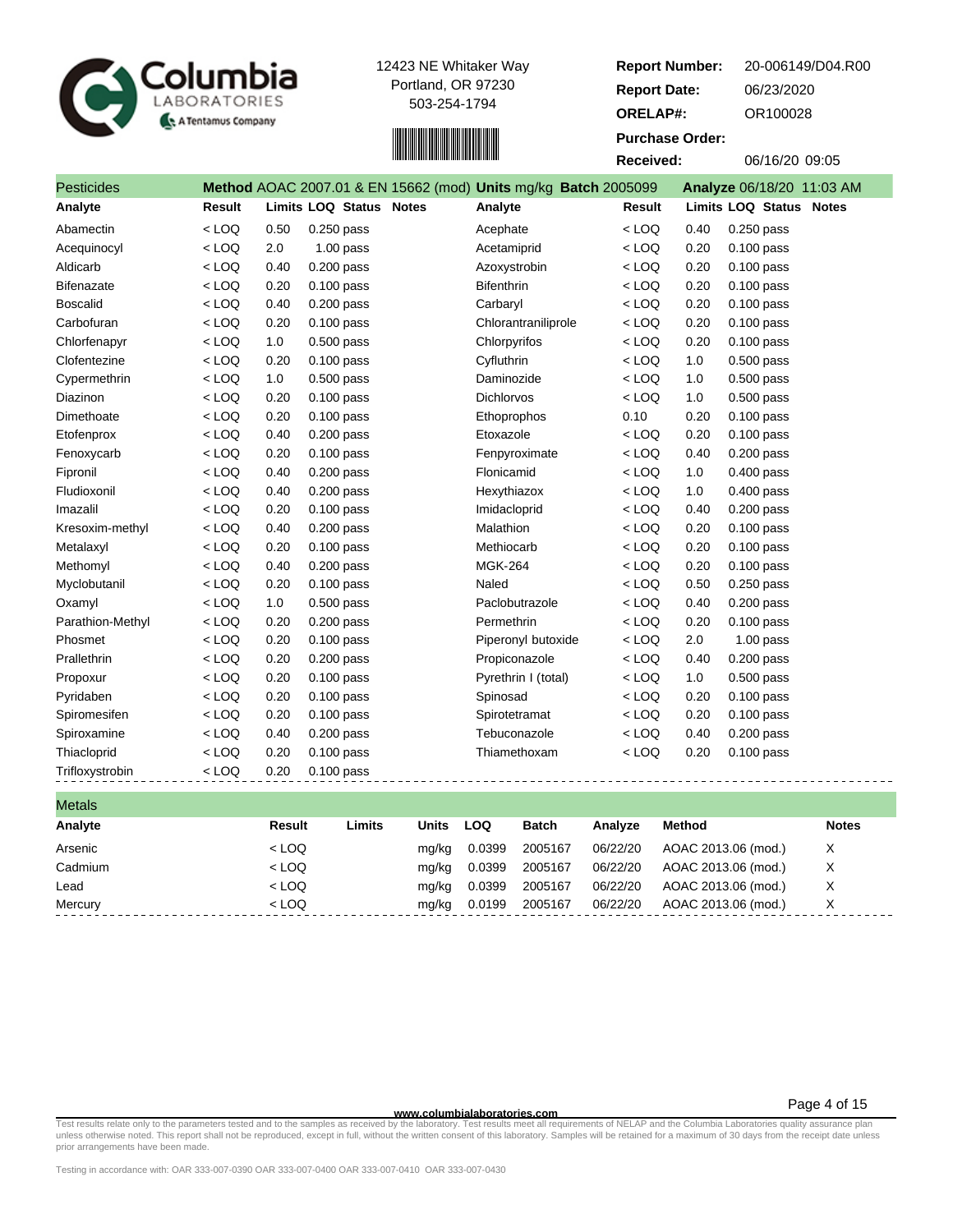



**Report Number: Report Date: ORELAP#:** 06/23/2020 OR100028 **Received:** 06/16/20 09:05 **Purchase Order:** 20-006149/D04.R00

These test results are representative of the individual sample selected and submitted by the client.

## **Abbreviations**

 **Limits:** Action Levels per OAR-333-007-0400, OAR-333-007-0210, OAR-333-007-0220

**Limit(s) of Quantitation (LOQ):** The minimum levels, concentrations, or quantities of a target variable (e.g., target analyte) that can be reported with a specified degree of confidence.

† = Analyte not NELAP accredited.

## **Units of Measure**

 cfu/g = Colony forming units per gram µg/g = Microgram per gram mg/kg = Milligram per kilogram = parts per million (ppm)  $/1q$  = Per 1 gram % = Percentage of sample % wt =  $\mu$ g/g divided by 10,000

**Glossary of Qualifiers**

X: Not ORELAP accredited.

Approved Signatory

Derrick Tanner General Manager

Page 5 of 15

www.columbialaboratories.com<br>Test results relate only to the parameters tested and to the samples as received by the laboratory. Test results meet all requirements of NELAP and the Columbia Laboratories quality assurance p unless otherwise noted. This report shall not be reproduced, except in full, without the written consent of this laboratory. Samples will be retained for a maximum of 30 days from the receipt date unless prior arrangements have been made.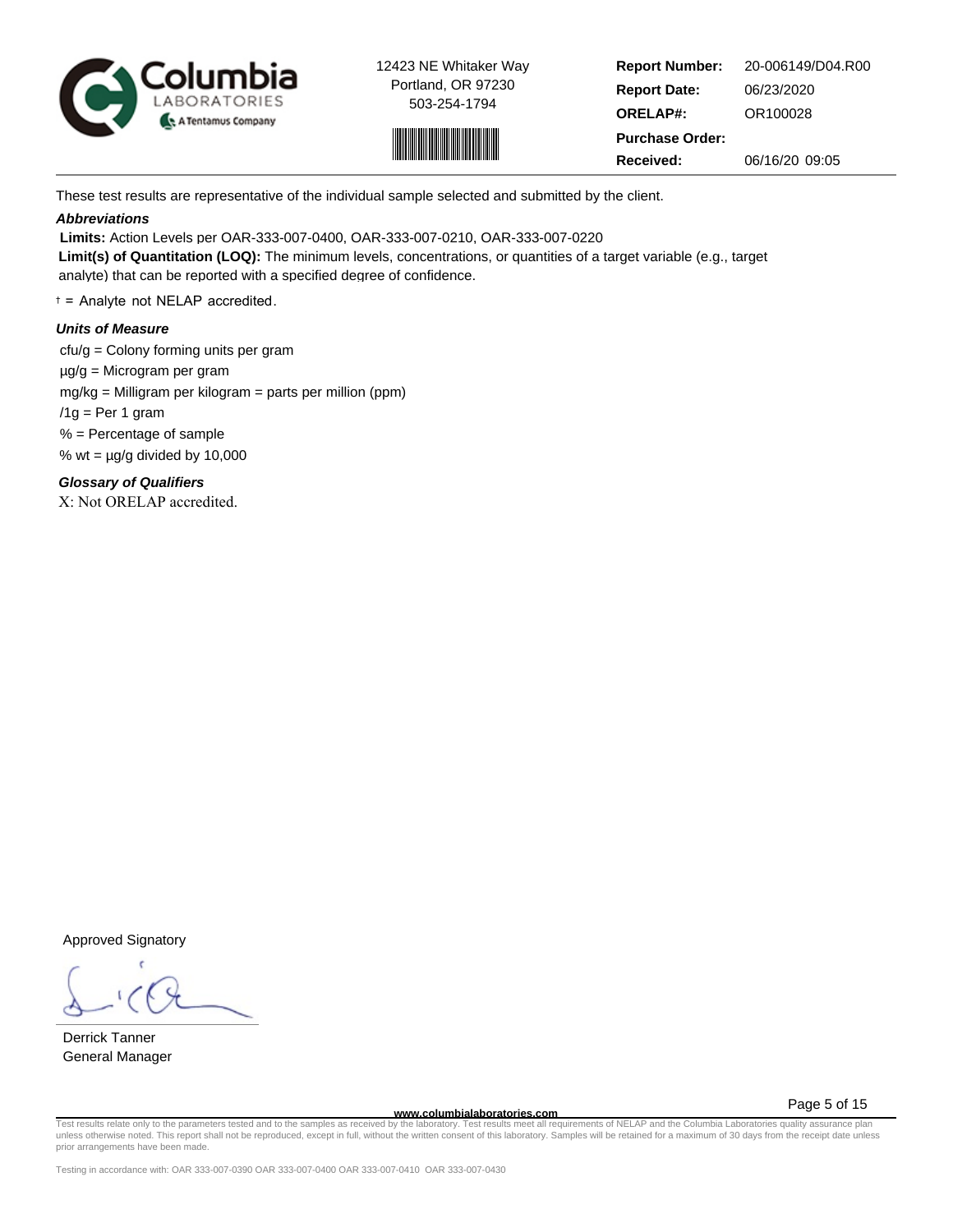



| <b>Report Number:</b>  | 20-006149/D04.R00 |
|------------------------|-------------------|
| <b>Report Date:</b>    | 06/23/2020        |
| <b>ORELAP#:</b>        | OR100028          |
| <b>Purchase Order:</b> |                   |
| Received:              | 06/16/20 09:05    |

Revision: 1.00 Control: CFL-C21 Revised: 08/12/2019 Effective: 08/15/2019

| AOAC 2007.1 & EN 15662                                |               |               | Units: mg/Kg   |              |      |        |       |                           | <b>Batch ID: 2005099</b>              |              |
|-------------------------------------------------------|---------------|---------------|----------------|--------------|------|--------|-------|---------------------------|---------------------------------------|--------------|
| <b>Matrix Spike/Matrix Spike Duplicate Recoveries</b> |               |               |                |              |      |        |       | Sample ID: 20-005991-0001 |                                       |              |
| Analyte                                               | <b>Result</b> | <b>MS Res</b> | <b>MSD Res</b> | <b>Spike</b> | RPD% | Limit  |       | MS% Rec MSD % Rec         | Limits                                | <b>Notes</b> |
| Acephate                                              | 0.000         | 0.980         | 1.006          | 1.000        | 2.6  | < 30   | 98.0  | 100.6                     | 50<br>150<br>$\overline{\phantom{a}}$ |              |
| Acequinocyl                                           | 0.200         | 3.981         | 3.916          | 4.000        | 1.7  | < 30   | 94.5  | 92.9                      | 50<br>150<br>÷                        |              |
| Acetamiprid                                           | 0.000         | 0.425         | 0.423          | 0.400        | 0.3  | < 30   | 106.2 | 105.8                     | 50<br>150<br>ä,                       |              |
| Aldicarb                                              | 0.000         | 0.817         | 0.823          | 0.800        | 0.7  | $<$ 30 | 102.1 | 102.9                     | 50<br>150<br>i,                       |              |
| Abamectin                                             | 0.000         | 1.010         | 0.880          | 1.000        | 13.8 | < 30   | 101.0 | 88.0                      | 150<br>50<br>$\overline{\phantom{a}}$ |              |
| Azoxystrobin                                          | 0.016         | 0.407         | 0.403          | 0.400        | 1.0  | $<$ 30 | 98.0  | 96.9                      | 50<br>150<br>ı.                       |              |
| Bifenazate                                            | 0.004         | 0.448         | 0.432          | 0.400        | 3.8  | < 30   | 111.2 | 107.0                     | 50<br>150<br>$\overline{\phantom{a}}$ |              |
| Bifenthrin                                            | 0.018         | 0.384         | 0.343          | 0.400        | 11.2 | $<$ 30 | 91.4  | 81.2                      | 50<br>150<br>$\overline{\phantom{a}}$ |              |
| Boscalid                                              | 0.019         | 0.835         | 0.879          | 0.800        | 5.2  | < 30   | 102.0 | 107.6                     | 50<br>150<br>ä,                       |              |
| Carbaryl                                              | 0.006         | 0.404         | 0.419          | 0.400        | 3.7  | < 30   | 99.6  | 103.4                     | 50<br>150<br>ä,                       |              |
| Carbofuran                                            | 0.015         | 0.427         | 0.441          | 0.400        | 3.2  | < 30   | 102.8 | 106.3                     | 50<br>150<br>$\overline{\phantom{a}}$ |              |
| Chlorantraniliprol                                    | 0.000         | 0.455         | 0.389          | 0.400        | 15.7 | < 30   | 113.8 | 97.3                      | 50<br>150<br>×,                       |              |
| Chlorfenapyr                                          | 0.000         | 2.194         | 2.510          | 2.000        | 13.4 | < 30   | 109.7 | 125.5                     | 50<br>150<br>i,                       |              |
| Chlorpyrifos                                          | 0.008         | 0.404         | 0.415          | 0.400        | 2.5  | < 30   | 99.1  | 101.7                     | 50<br>150<br>$\overline{\phantom{a}}$ |              |
| Clofentezine                                          | 0.011         | 0.461         | 0.469          | 0.400        | 1.7  | < 30   | 112.5 | 114.5                     | 50<br>150<br>Ţ                        |              |
| Cyfluthrin                                            | 0.000         | 2.188         | 1.947          | 2.000        | 11.6 | $<$ 30 | 109.4 | 97.3                      | 30<br>150                             |              |
| Cypermethrin                                          | 0.000         | 2.178         | 2.067          | 2.000        | 5.2  | < 30   | 108.9 | 103.3                     | 50<br>150<br>$\overline{\phantom{a}}$ |              |
| Daminozide                                            | 0.036         | 2.102         | 2.118          | 2.000        | 0.7  | $<$ 30 | 103.3 | 104.1                     | 30<br>150<br>i,                       |              |
| Diazinon                                              | 0.010         | 0.445         | 0.464          | 0.400        | 4.3  | < 30   | 108.7 | 113.5                     | 50<br>150<br>i,                       |              |
| Dichlorvos                                            | 0.021         | 1.999         | 1.926          | 2.000        | 3.8  | $<$ 30 | 98.9  | 95.2                      | 50<br>150<br>$\overline{a}$           |              |
| Dimethoat                                             | 0.005         | 0.407         | 0.409          | 0.400        | 0.6  | < 30   | 100.3 | 101.0                     | 50<br>150<br>ı,                       |              |
| Ethoprophos                                           | 0.015         | 0.391         | 0.415          | 0.400        | 6.1  | < 30   | 94.1  | 100.2                     | 50<br>150<br>$\frac{1}{2}$            |              |
| Etofenprox                                            | 0.035         | 0.927         | 0.917          | 0.800        | 1.1  | < 30   | 111.5 | 110.2                     | 50<br>150<br>×                        |              |
| Etoxazol                                              | 0.011         | 0.397         | 0.395          | 0.400        | 0.5  | < 30   | 96.5  | 96.0                      | 50<br>150<br>i,                       |              |
| Fenoxycarb                                            | 0.000         | 0.455         | 0.444          | 0.400        | 2.4  | < 30   | 113.7 | 111.1                     | 50<br>150<br>$\overline{\phantom{a}}$ |              |
| Fenpyroximat                                          | 0.000         | 0.771         | 0.745          | 0.800        | 3.5  | < 30   | 96.4  | 93.1                      | 50<br>150<br>×,                       |              |
| Fipronil                                              | 0.030         | 0.987         | 0.971          | 0.800        | 1.6  | $<$ 30 | 119.7 | 117.7                     | 50<br>150                             |              |
| Flonicamid                                            | 0.019         | 0.998         | 1.040          | 1.000        | 4.1  | < 30   | 97.9  | 102.1                     | 50<br>150<br>$\epsilon$               |              |
| Fludioxonil                                           | 0.000         | 0.811         | 0.789          | 0.800        | 2.7  | $<$ 30 | 101.4 | 98.7                      | 50<br>150<br>ı.                       |              |
| Hexythiazox                                           | 0.000         | 2.074         | 1.978          | 1.000        | 4.7  | < 30   | 207.4 | 197.8                     | 50<br>150<br>$\blacksquare$           | Q1           |
| Imazalil                                              | 0.003         | 0.347         | 0.332          | 0.400        | 4.3  | < 30   | 85.9  | 82.2                      | 50<br>150<br>ä,                       |              |
| Imidacloprid                                          | 0.016         | 0.905         | 0.877          | 0.800        | 3.2  | $<$ 30 | 111.1 | 107.5                     | 50<br>150<br>٠                        |              |
| Kresoxim-Methyl                                       | 0.000         | 0.877         | 0.816          | 0.800        | 7.2  | < 30   | 109.6 | 102.0                     | 150<br>50<br>ı.                       |              |
| Malathion                                             | 0.007         | 0.429         | 0.438          | 0.400        | 2.1  | < 30   | 105.4 | 107.7                     | 50<br>150<br>$\overline{a}$           |              |
| Metalaxyl                                             | 0.004         | 0.418         | 0.419          | 0.400        | 0.1  | < 30   | 103.5 | 103.6                     | 50<br>150<br>ä,                       |              |
| Methiocarb                                            | 0.007         | 0.446         | 0.434          | 0.400        | 2.8  | $<$ 30 | 109.8 | 106.7                     | 50<br>150<br>÷                        |              |
| Methomyl                                              | 0.000         | 0.776         | 0.799          | 0.800        | 2.9  | < 30   | 97.1  | 99.9                      | 50<br>150<br>$\overline{\phantom{a}}$ |              |
| <b>MGK 264</b>                                        | 0.000         | 0.465         | 0.462          | 0.400        | 0.6  | < 30   | 116.3 | 115.6                     | 50<br>150                             |              |
| Myclobutanil                                          | 0.000         | 0.420         | 0.407          | 0.400        | 3.1  | < 30   | 105.0 | 101.8                     | 50<br>150                             |              |
| Naled                                                 | 0.000         | 1.140         | 1.131          | 1.000        | 0.7  | < 30   | 114.0 | 113.1                     | 50<br>150<br>٠                        |              |
| Oxamyl                                                | 0.000         | 2.063         | 2.011          | 2.000        | 2.6  | < 30   | 103.2 | 100.6                     | 50<br>Ξ<br>150                        |              |
| Paclobutrazol                                         | 0.000         | 0.911         | 0.897          | 0.800        | 1.5  | < 30   | 113.8 | 112.2                     | 50<br>150                             |              |
| Parathion Methyl                                      | 0.000         | 0.982         | 1.033          | 0.800        | 5.1  | < 30   | 122.7 | 129.1                     | 30<br>150<br>$\overline{\phantom{a}}$ |              |
| Permethrin                                            | 0.001         | 0.418         | 0.425          | 0.400        | 1.4  | < 30   | 104.2 | 105.8                     | 50<br>150                             |              |
| Phosmet                                               | 0.000         | 0.406         | 0.428          | 0.400        | 5.3  | < 30   | 101.4 | 106.9                     | 50<br>150<br>ï                        |              |
| Piperonyl butoxide                                    | 0.011         | 2.182         | 2.036          | 2.000        | 6.9  | < 30   | 108.5 | 101.2                     | 50<br>150                             |              |
| Prallethrin                                           | 0.000         | 0.628         | 0.637          | 0.400        | 1.4  | < 30   | 157.1 | 159.2                     | 50<br>150<br>÷,                       | Q1           |
| Propiconazole                                         | 0.003         | 0.871         | 0.878          | 0.800        | 0.8  | < 30   | 108.5 | 109.4                     | 50<br>150<br>÷                        |              |
| Propoxur                                              | 0.014         | 0.406         | 0.407          | 0.400        | 0.3  | $<$ 30 | 98.1  | 98.4                      | 50<br>150<br>ä,                       |              |
| Pyrethrins                                            | 0.005         | 0.474         | 0.436          | 0.413        | 8.2  | $<$ 30 | 113.5 | 104.4                     | 50<br>150                             |              |
| Pyridaben                                             | 0.012         | 0.417         | 0.394          | 0.400        | 5.6  | < 30   | 101.2 | 95.6                      | 50<br>150<br>$\overline{\phantom{a}}$ |              |
| Spinosad                                              | 0.000         | 0.357         | 0.357          | 0.388        | 0.1  | $<$ 30 | 92.0  | 92.0                      | 50<br>150<br>ı.                       |              |
| Spiromesifen                                          | 0.000         | 0.492         | 0.494          | 0.400        | 0.4  | < 30   | 122.9 | 123.4                     | 50<br>150<br>٠                        |              |
| Spirotetramat                                         | 0.000         | 0.418         | 0.435          | 0.400        | 3.9  | < 30   | 104.6 | 108.8                     | 50<br>150<br>ä                        |              |
| Spiroxamine                                           | 0.020         | 0.780         | 0.778          | 0.800        | 0.3  | < 30   | 95.0  | 94.8                      | 50<br>150<br>٠                        |              |
| Tebuconazol                                           | 0.026         | 0.994         | 1.008          | 0.800        | 1.4  | < 30   | 121.0 | 122.8                     | 150<br>50<br>٠                        |              |
|                                                       | 0.000         | 0.415         | 0.417          | 0.400        | 0.4  | < 30   | 103.8 | 104.2                     | 50<br>150                             |              |
| Thiacloprid<br>Thiamethoxam                           | 0.000         | 0.422         | 0.419          | 0.400        | 0.9  | < 30   | 105.6 | 104.6                     | ٠<br>50<br>150                        |              |
|                                                       |               |               |                |              |      |        |       |                           |                                       |              |
| Trifloxystrobin                                       | 0.013         | 0.419         | 0.421          | 0.400        | 0.3  | < 30   | 101.5 | 102.0                     | 50<br>150<br>ä,                       |              |

Page 10 of 15

www.columbialaboratories.com<br>Test requirements of NELAP and the Columbia Laboratories quarance plan and the Columbia Laboratories quarance plan<br>unless otherwise noted. This report shall not be reproduced, except in full, w prior arrangements have been made.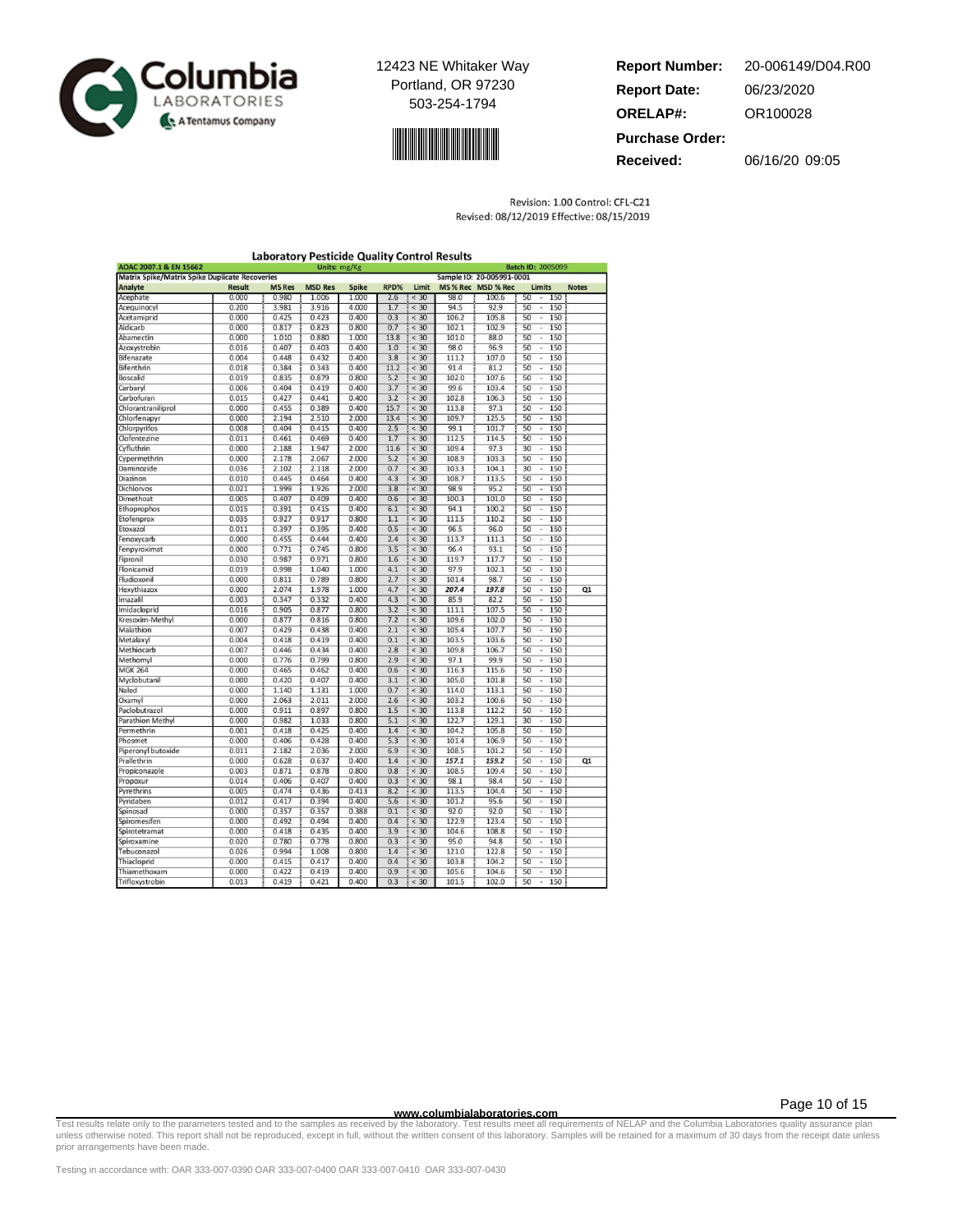



**Report Number: Report Date: ORELAP#:** 06/23/2020 OR100028 **Received:** 06/16/20 09:05 **Purchase Order:** 20-006149/D04.R00

Revision: 1.00 Control: CFL-C21

|                                               |                     | <b>Laboratory Pesticide Quality Control Results</b> |                           |                   |                  |           |                                             |              |  |
|-----------------------------------------------|---------------------|-----------------------------------------------------|---------------------------|-------------------|------------------|-----------|---------------------------------------------|--------------|--|
| AOAC 2007.1 & EN 15662<br><b>Method Blank</b> |                     | Units: mg/Kg                                        | Laboratory Control Sample | Batch ID: 2005099 |                  |           |                                             |              |  |
| Analyte                                       | <b>Blank Result</b> | <b>Blank Limits</b>                                 | <b>Notes</b>              | <b>LCS Result</b> | <b>LCS Spike</b> | LCS % Rec | <b>Limits</b>                               | <b>Notes</b> |  |
| Acephate                                      | 0.000               | < 0.200                                             |                           | 0.956             | 1.000            | 95.6      | 68.4<br>125                                 |              |  |
| Acequinocyl                                   | 0.287               | < 1.000                                             |                           | 3.678             | 4.000            | 92.0      | 119<br>79.1<br>$\overline{\phantom{a}}$     |              |  |
| Acetamiprid                                   | 0.000               | ${}< 0.100$                                         |                           | 0.412             | 0.400            | 103.0     | $81.1 -$<br>117                             |              |  |
| Aldicarb                                      | 0.000               | ${}< 0.200$                                         |                           | 0.778             | 0.800            | 97.2      | 77.2<br>120<br>$\ddot{\phantom{0}}$         |              |  |
| Abamectin                                     | 0.000               | < 0.288                                             |                           | 0.977             | 1.000            | 97.7      | 73.5<br>125<br>٠                            |              |  |
| Azoxystrobin                                  | 0.018               | ${}< 0.100$                                         |                           | 0.372             | 0.400            | 93.1      | 72.4<br>126<br>÷                            |              |  |
| Bifenazate                                    | 0.001               | ${}< 0.100$                                         |                           | 0.412             | 0.400            | 103.1     | 81.5<br>116<br>$\overline{\phantom{a}}$     |              |  |
| Bifenthrin                                    | 0.013               | ${}< 0.100$                                         |                           | 0.394             | 0.400            | 98.4      | 78.3<br>÷,<br>120                           |              |  |
| Boscalid                                      | 0.020               | ${}< 0.100$                                         |                           | 0.690             | 0.800            | 86.3      | 74.8<br>126<br>$\overline{\phantom{a}}$     |              |  |
| Carbaryl                                      | 0.006               | < 0.100                                             |                           | 0.379             | 0.400            | 94.7      | 79.9<br>119<br>$\epsilon$                   |              |  |
| Carbofuran                                    | 0.017               | < 0.100                                             |                           | 0.406             | 0.400            | 101.4     | 118<br>81.8<br>τ                            |              |  |
| Chlorantraniliprol                            | 0.000               | ${}< 0.100$                                         |                           | 0.401             | 0.400            | 100.2     | 75.0<br>127<br>×                            |              |  |
| Chlorfenapyr                                  | 0.000               | < 1.000                                             |                           | 2.152             | 2.000            | 107.6     | 68.3<br>127<br>$\overline{\phantom{a}}$     |              |  |
| Chlorpyrifos                                  | 0.012               | ${}< 0.100$                                         |                           | 0.392             | 0.400            | 97.9      | 73.2<br>117                                 |              |  |
| <b>Clofentezine</b>                           | 0.011               | ${}< 0.100$                                         |                           | 0.395             | 0.400            | 98.9      | 67.1<br>125<br>$\overline{\phantom{a}}$     |              |  |
| Cyfluthrin                                    | 0.000               | < 1.000                                             |                           | 2.071             | 2.000            | 103.6     | 69.7<br>129<br>$\bar{a}$                    |              |  |
| Cypermethrin                                  | 0.017               | < 1.000                                             |                           | 2.036             | 2.000            | 101.8     | 119<br>80.2<br>$\overline{\phantom{a}}$     |              |  |
| Daminozide                                    | 0.039               | < 1.000                                             |                           | 1.981             | 2.000            | 99.0      | 75.1<br>120<br>$\overline{\phantom{a}}$     |              |  |
| Diazinon                                      | 0.011               | ${}< 0.100$                                         |                           | 0.393             | 0.400            | 98.1      | 80.0<br>118<br>u,                           |              |  |
| Dichlorvos                                    | 0.021               | ${}< 0.500$                                         |                           | 2.011             | 2.000            | 100.6     | $76.1 -$<br>117                             |              |  |
| Dimethoat                                     | 0.006               | < 0.100                                             |                           | 0.406             | 0.400            | 101.5     | 79.8<br>117<br>$\overline{\phantom{a}}$     |              |  |
| Ethoprophos                                   | 0.016               | < 0.100                                             |                           | 0.408             | 0.400            | 102.1     | 72.3<br>126<br>τ                            |              |  |
| Etofenprox                                    | 0.011               | ${}< 0.100$                                         |                           | 0.778             | 0.800            | 97.3      | 82.6<br>116<br>×                            |              |  |
| Etoxazol                                      | 0.015               | ${}< 0.100$                                         |                           | 0.370             | 0.400            | 92.5      | 77.6<br>120<br>$\overline{\phantom{a}}$     |              |  |
| Fenoxycarb                                    | 0.000               | ${}< 0.100$                                         |                           | 0.411             | 0.400            | 102.8     | 82.6<br>115<br>τ                            |              |  |
| Fenpyroximat                                  | 0.001               | < 0.100                                             |                           | 0.777             | 0.800            | 97.2      | 82.5<br>115<br>$\overline{\phantom{a}}$     |              |  |
| Fipronil                                      | 0.041               | ${}< 0.100$                                         |                           | 0.828             | 0.800            | 103.5     | 78.4<br>121<br>$\overline{\phantom{a}}$     |              |  |
| Flonicamid                                    | 0.027               | < 0.400                                             |                           | 1.011             | 1.000            | 101.1     | 79.0<br>121                                 |              |  |
| Fludioxonil                                   | 0.000               | < 0.100                                             |                           | 0.810             | 0.800            | 101.3     | 73.1<br>136<br>$\overline{\phantom{a}}$     |              |  |
| Hexythiazox                                   | 0.020               | ${}< 0.400$                                         |                           | 1.003             | 1.000            | 100.3     | 81.5<br>118<br>٠                            |              |  |
| Imazalil                                      | 0.006               | ${}< 0.100$                                         |                           | 0.429             | 0.400            | 107.3     | $79.1 -$<br>126                             |              |  |
| Imidacloprid                                  | 0.022               | ${}< 0.200$                                         |                           | 0.832             | 0.800            | 104.0     | 78.0<br>119<br>$\overline{\phantom{a}}$     |              |  |
| Kresoxim-Methyl                               | 0.006               | < 0.100                                             |                           | 0.783             | 0.800            | 97.9      | 75.7<br>126<br>×,                           |              |  |
| Malathion                                     | 0.009               | ${}< 0.100$                                         |                           | 0.401             | 0.400            | 100.4     | 77.8<br>120<br>×                            |              |  |
| Metalaxyl                                     | 0.004               | < 0.100                                             |                           | 0.416             | 0.400            | 103.9     | 75.8<br>123<br>$\hat{\phantom{a}}$          |              |  |
| Methiocarb                                    | 0.009               | ${}< 0.100$                                         |                           | 0.404             | 0.400            | 101.1     | 78.7<br>τ<br>122                            |              |  |
| Methomyl                                      | 0.000               | ${}< 0.200$                                         |                           | 0.793             | 0.800            | 99.2      | 73.2<br>٠<br>125                            |              |  |
| <b>MGK 264</b>                                | 0.009               | < 0.100                                             |                           | 0.405             | 0.400            | 101.2     | 79.7<br>119<br>$\overline{\phantom{a}}$     |              |  |
| Myclobutanil                                  | 0.000               | < 0.100                                             |                           | 0.385             | 0.400            | 96.1      | 83.4<br>115                                 |              |  |
| Naled                                         | 0.010               | ${}< 0.200$                                         |                           | 1.046             | 1.000            | 104.6     | 73.2<br>124<br>$\overline{a}$               |              |  |
| Oxamyl                                        | 0.000               | ${}< 0.400$                                         |                           | 2.043             | 2.000            | 102.2     | 71.8<br>126<br>٠                            |              |  |
| Paclobutrazol                                 | 0.000               | ${}< 0.200$                                         |                           | 0.798             | 0.800            | 99.7      | 81.9<br>117<br>$\overline{\phantom{a}}$     |              |  |
| <b>Parathion Methyl</b>                       | 0.000               | ${}< 0.200$                                         |                           | 0.995             | 0.800            | 124.4     | 68.5<br>127<br>$\overline{\phantom{a}}$     |              |  |
| Permethrin                                    | 0.000               | < 0.100                                             |                           | 0.393             | 0.400            | 98.1      | 79.0<br>117<br>٠                            |              |  |
| Phosmet                                       | 0.000               | ${}< 0.100$                                         |                           | 0.401             | 0.400            | 100.3     | 81.2<br>118<br>ī,                           |              |  |
| Piperonyl butoxide                            | 0.042               | < 1.000                                             |                           | 2.032             | 2.000            | 101.6     | 83.2<br>121<br>$\overline{\phantom{a}}$     |              |  |
| Prallethrin                                   | 0.018               | ${}< 0.200$                                         |                           | 0.414             | 0.400            | 103.4     | 70.1<br>٠.<br>130                           |              |  |
| Propiconazole                                 | 0.014               | ${}< 0.200$                                         |                           | 0.810             | 0.800            | 101.3     | 81.1<br>Ξ<br>116                            |              |  |
| Propoxur                                      | 0.014               | < 0.100                                             |                           | 0.394             | 0.400            | 98.5      | 81.8<br>114<br>$\overline{\phantom{a}}$     |              |  |
| Pyrethrins                                    | 0.010               | ${}< 0.500$                                         |                           | 0.436             | 0.413            | 105.7     | 69.9<br>130                                 |              |  |
| Pyridaben                                     | 0.013               | ${}< 0.100$                                         |                           | 0.427             | 0.400            | 106.9     | 79.7<br>127<br>$\overline{\phantom{a}}$     |              |  |
| Spinosad                                      | 0.000               | ${}< 0.100$                                         |                           | 0.404             | 0.388            | 104.0     | 83.3<br>٠<br>125                            |              |  |
| Spiromesifen                                  | 0.000               | ${}< 0.100$                                         |                           | 0.403             | 0.400            | 100.7     | 68.9<br>128<br>$\overline{\phantom{a}}$     |              |  |
| Spirotetramat                                 | 0.007               | < 0.100                                             |                           | 0.401             | 0.400            | 100.2     | 80.6<br>118                                 |              |  |
| Spiroxamine                                   | 0.021               | < 0.100                                             |                           | 0.802             | 0.800            | 100.2     | $\overline{\phantom{a}}$<br>79.4<br>119     |              |  |
| Tebuconazol                                   | 0.013               | < 0.200                                             |                           | 0.830             | 0.800            | 103.8     | 79.8<br>119                                 |              |  |
|                                               | 0.009               | ${}< 0.100$                                         |                           | 0.406             | 0.400            | 101.6     | i,<br>79.2<br>118                           |              |  |
| Thiacloprid<br>Thiamethoxam                   | 0.000               | ${}< 0.100$                                         |                           | 0.390             | 0.400            | 97.5      | $\overline{\phantom{a}}$<br>$72.3 -$<br>127 |              |  |
|                                               |                     |                                                     |                           |                   |                  |           |                                             |              |  |
| Trifloxystrobin                               | 0.014               | ${}< 0.100$                                         |                           | 0.408             | 0.400            | 102.1     | $80.0 -$<br>118                             |              |  |

Revised: 08/12/2019 Effective: 08/15/2019

Page 11 of 15

www.columbialaboratories.com<br>Test requirements of NELAP and the Columbia Laboratories quality assurance plan<br>unless otherwise noted. This report shall not be reproduced, except in full, without the written consent of this prior arrangements have been made.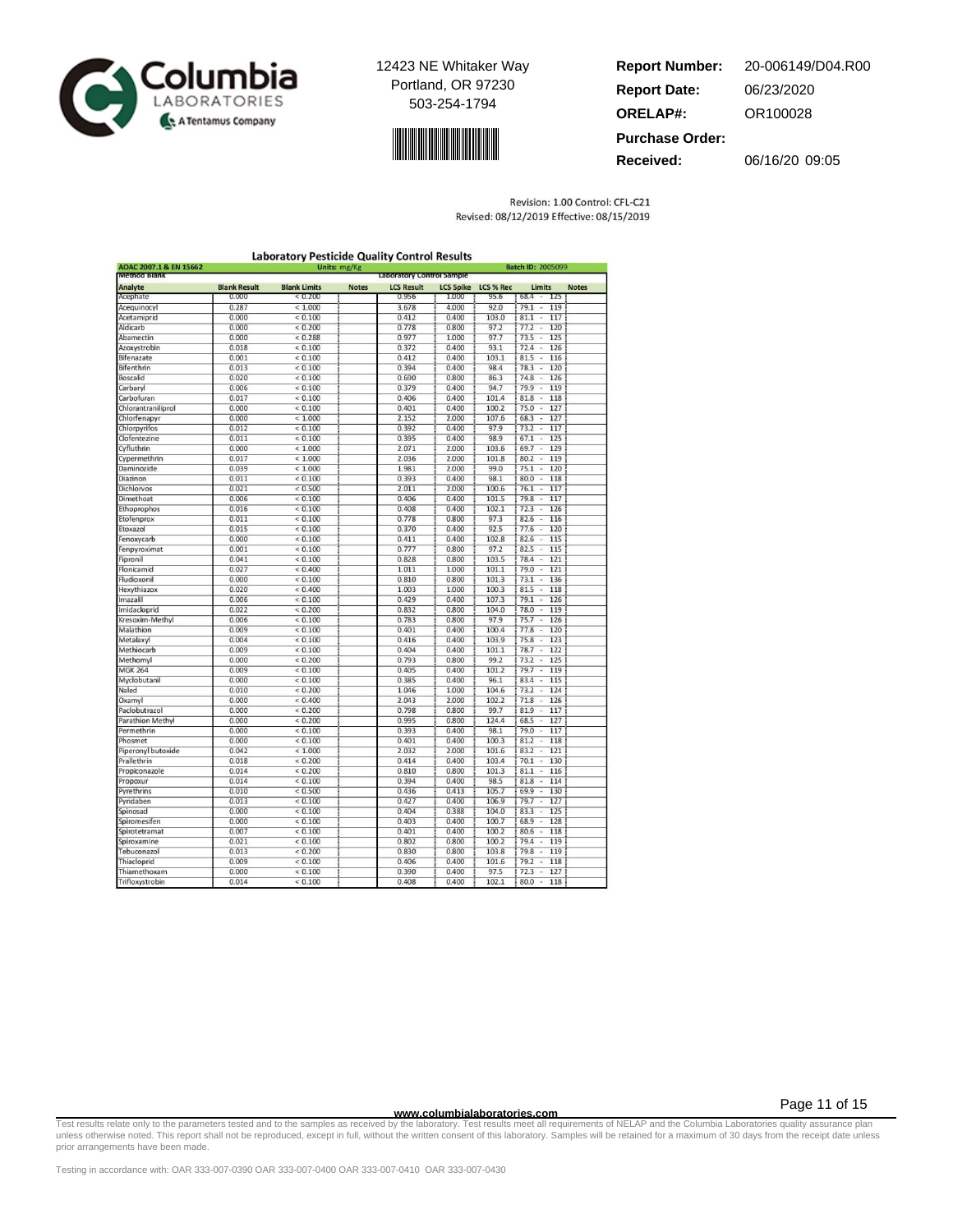



| <b>Report Number:</b>  | 20-006149/D04.R00 |
|------------------------|-------------------|
| <b>Report Date:</b>    | 06/23/2020        |
| <b>ORELAP#:</b>        | OR100028          |
| <b>Purchase Order:</b> |                   |

**Received:** 06/16/20 09:05

Revision #: 0.00 Control : CFL-D06

| Revision Date: 05/31/2019 Effective Date: 05/31/2019 |  |
|------------------------------------------------------|--|
|------------------------------------------------------|--|

|                                     | Laboratory Quality Control Results |  |              |               |         |            |     |            |              |
|-------------------------------------|------------------------------------|--|--------------|---------------|---------|------------|-----|------------|--------------|
| JAOAC2015 V986<br>Batch ID: 2005103 |                                    |  |              |               |         |            |     |            |              |
| Laboratory Control Sample           |                                    |  |              |               |         |            |     |            |              |
| Analyte                             | Result                             |  | <b>Spike</b> | <b>Units</b>  | $%$ Rec | Limits     |     | Evaluation | <b>Notes</b> |
| <b>CEDVA</b>                        | 0.205                              |  | 0.2          | %             | 103     | 85.0       | 115 | Acceptable |              |
| <b>CEDV</b>                         | 0.208                              |  | 0.2          | %             | 104     | 85.0       | 115 | Acceptable |              |
| CED-A                               | 0.198                              |  | 0.2          | %             | 98.8    | 85.0       | 115 | Acceptable |              |
| CBG-A                               | 0.203                              |  | 0.2          | %             | 102     | 85.0       | 115 | Acceptable |              |
| CEG                                 | 0.206                              |  | 0.2          | %             | 103     | 85.0       | 115 | Acceptable |              |
| CED                                 | 0.181                              |  | 0.2          | $\frac{0}{2}$ | 90.3    | 85.0       | 115 | Acceptable |              |
| <b>THCV</b>                         | 0.193                              |  | 0.2          | $\frac{0}{2}$ | 96.7    | 85.0       | 115 | Acceptable |              |
| <b>THCVA</b>                        | 0.195                              |  | 0.2          | $\frac{0}{2}$ | 97.5    | 85.0       | 115 | Acceptable |              |
| CBN                                 | 0.189                              |  | 0.2          | %             | 94.6    | 85.0<br>٠  | 115 | Acceptable |              |
| <b>THC</b>                          | 0.196                              |  | 0.2          | %             | 98.2    | 85.0<br>٠  | 115 | Acceptable |              |
| D8THC                               | 0.194                              |  | 0.2          | $\frac{0}{2}$ | 97.2    | 85.0<br>÷, | 115 | Acceptable |              |
| CB.                                 | 0.193                              |  | 0.2          | $\frac{0}{2}$ | 96.5    | 85.0<br>÷, | 115 | Acceptable |              |
| CЕC                                 | 0.204                              |  | 0.2          | %             | 102     | 85.0<br>٠  | 115 | Acceptable |              |
| <b>THCA</b>                         | 0.173                              |  | 0.2          | %             | 86.4    | 85.0       | 115 | Acceptable |              |
| <b>CECA</b>                         | 0.191                              |  | 0.2          | %             | 95.5    | 85.0       | 115 | Acceptable |              |

#### Method Blank

| Analyte       | <b>Result</b> | LOQ  | <b>Units</b>  | Limits | Evaluation | <b>Notes</b> |
|---------------|---------------|------|---------------|--------|------------|--------------|
| <b>CEDV-A</b> | 400           | 0.01 | %             | < 0.01 | Acceptable |              |
| <b>CEDV</b>   | 400           | 0.01 | $\frac{0}{2}$ | < 0.01 | Acceptable |              |
| CED-A         | 400           | 0.01 | %             | < 0.01 | Acceptable |              |
| CBG-A         | 400           | 0.01 | %             | < 0.01 | Acceptable |              |
| CEG           | 400           | 0.01 | %             | < 0.01 | Acceptable |              |
| CED           | 400           | 0.01 | %             | < 0.01 | Acceptable |              |
| <b>THCV</b>   | 400           | 0.01 | %             | < 0.01 | Acceptable |              |
| <b>THCVA</b>  | 400           | 0.01 | $\frac{0}{0}$ | < 0.01 | Acceptable |              |
| CBN           | 400           | 0.01 | %             | < 0.01 | Acceptable |              |
| <b>THC</b>    | 400           | 0.01 | $\frac{0}{2}$ | < 0.01 | Acceptable |              |
| D8THC         | 400           | 0.01 | %             | < 0.01 | Acceptable |              |
| CBL.          | 400           | 0.01 | %             | < 0.01 | Acceptable |              |
| <b>CBC</b>    | 400           | 0.01 | %             | < 0.01 | Acceptable |              |
| <b>THCA</b>   | 400           | 0.01 | %             | < 0.01 | Acceptable |              |
| <b>CECA</b>   | 400           | 0.01 | %             | < 0.01 | Acceptable |              |

#### Abbreviations

ND - None Detected at or above MRL

RPD -Relative Percent Difference

LOQ - Limit of Quantitation

#### Units of Measure:

% - Percent

www.columbialaboratories.com<br>Test requirements of NELAP and the Columbia Laboratories quarance plan and the Columbia Laboratories quarance plan<br>unless otherwise noted. This report shall not be reproduced, except in full, w prior arrangements have been made.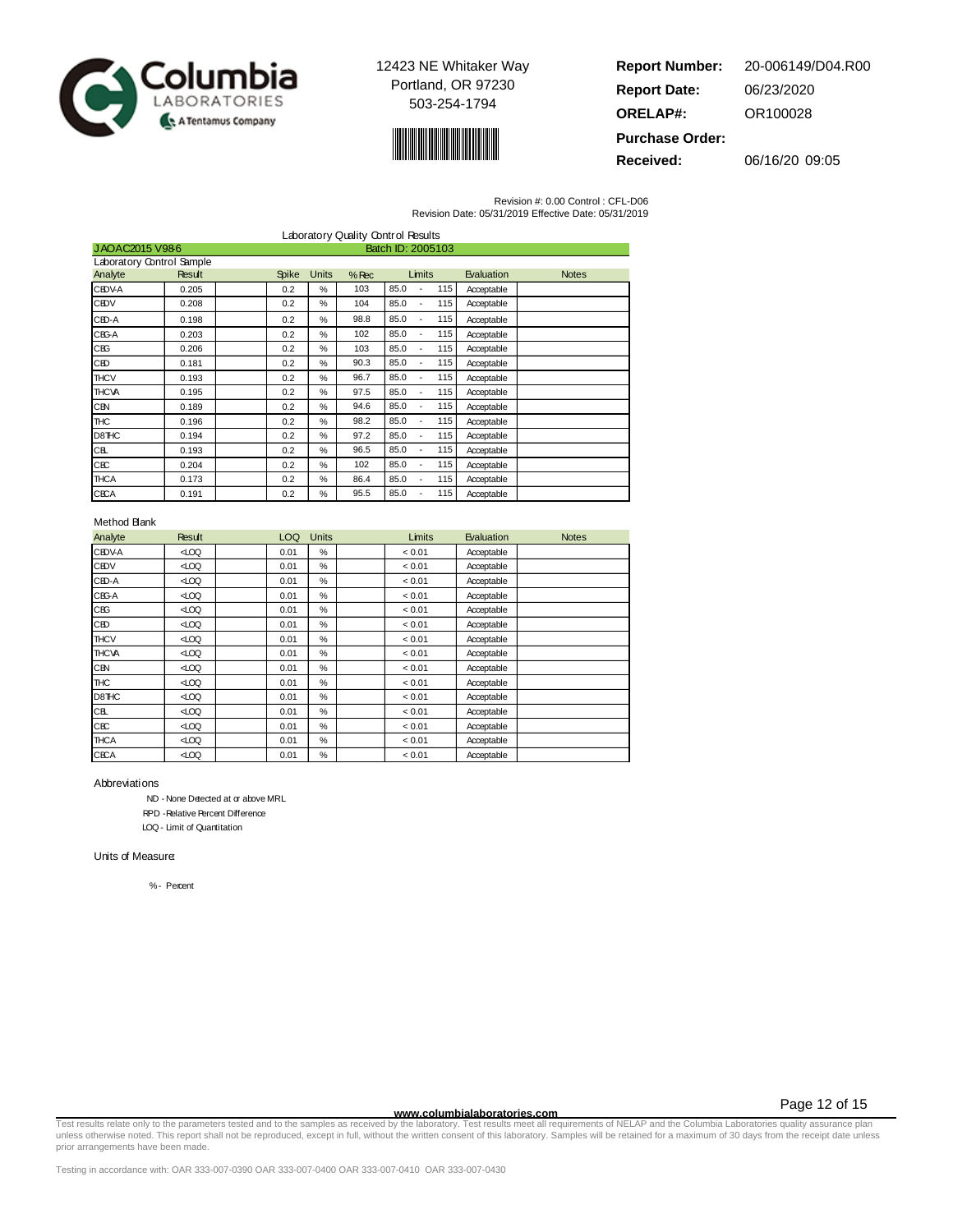



| <b>Report Number:</b>  | 20-006149/D04.R00 |
|------------------------|-------------------|
| <b>Report Date:</b>    | 06/23/2020        |
| <b>ORELAP#:</b>        | OR100028          |
| <b>Purchase Order:</b> |                   |

**Received:** 06/16/20 09:05

Revision #: 0.00 Control : CFL-D06 Revision Date: 05/31/2019 Effective Date: 05/31/2019

| Laboratory Quality Control Results  |        |             |            |               |            |                           |            |              |  |
|-------------------------------------|--------|-------------|------------|---------------|------------|---------------------------|------------|--------------|--|
| JAOAC2015 V986<br>Batch ID: 2005103 |        |             |            |               |            |                           |            |              |  |
| Sample Duplicate                    |        |             |            |               |            | Sample ID: 20-005988-0001 |            |              |  |
| Analyte                             | Result | Org. Result | <b>LOQ</b> | <b>Units</b>  | <b>RPD</b> | Limits                    | Evaluation | <b>Notes</b> |  |
| <b>CEDVA</b>                        | 400    | 400         | 0.1        | %             | <b>NA</b>  | < 20                      | Acceptable |              |  |
| <b>CEDV</b>                         | 400    | 400         | 0.1        | %             | <b>NA</b>  | < 20                      | Acceptable |              |  |
| $CB0 - A$                           | 400    | √00         | 0.1        | %             | <b>NA</b>  | < 20                      | Acceptable |              |  |
| CBG-A                               | 400    | 400         | 0.1        | %             | <b>NA</b>  | < 20                      | Acceptable |              |  |
| CBG                                 | 2.30   | 2.24        | 0.1        | %             | 2.71       | < 20                      | Acceptable |              |  |
| CED                                 | 17.8   | 17.3        | 0.1        | $\frac{0}{2}$ | 2.59       | < 20                      | Acceptable |              |  |
| <b>THCV</b>                         | 0.528  | 0.515       | 0.1        | %             | 2.36       | < 20                      | Acceptable |              |  |
| <b>THCVA</b>                        | 400    | ⊲00         | 0.1        | $\frac{0}{2}$ | <b>NA</b>  | < 20                      | Acceptable |              |  |
| CBN                                 | 0.515  | 0.502       | 0.1        | %             | 2.59       | < 20                      | Acceptable |              |  |
| <b>THC</b>                          | 74.0   | 71.2        | 0.1        | %             | 3.84       | < 20                      | Acceptable |              |  |
| D8THC                               | 400    | √00         | 0.1        | %             | <b>NA</b>  | < 20                      | Acceptable |              |  |
| CB.                                 | 400    | √00         | 0.1        | %             | <b>NA</b>  | < 20                      | Acceptable |              |  |
| <b>CBC</b>                          | 3.01   | 2.91        | 0.1        | %             | 3.41       | < 20                      | Acceptable |              |  |
| <b>THCA</b>                         | 400    | ⊲00         | 0.1        | %             | <b>NA</b>  | < 20                      | Acceptable |              |  |
| <b>CECA</b>                         | 400    | 400         | 0.1        | %             | <b>NA</b>  | < 20                      | Acceptable |              |  |

Abbreviations

ND - None Detected at or above MRL

RPD -Relative Percent Difference

LOQ - Limit of Quantitation

NA - Calculation Not Applicable given non-numerical results

Units of Measure:

% - Percent

Page 13 of 15

www.columbialaboratories.com<br>Test requirements of NELAP and the Columbia Laboratories quarance plan<br>unless otherwise noted. This report shall not be reproduced, except in full, without the written consent of this laborator prior arrangements have been made.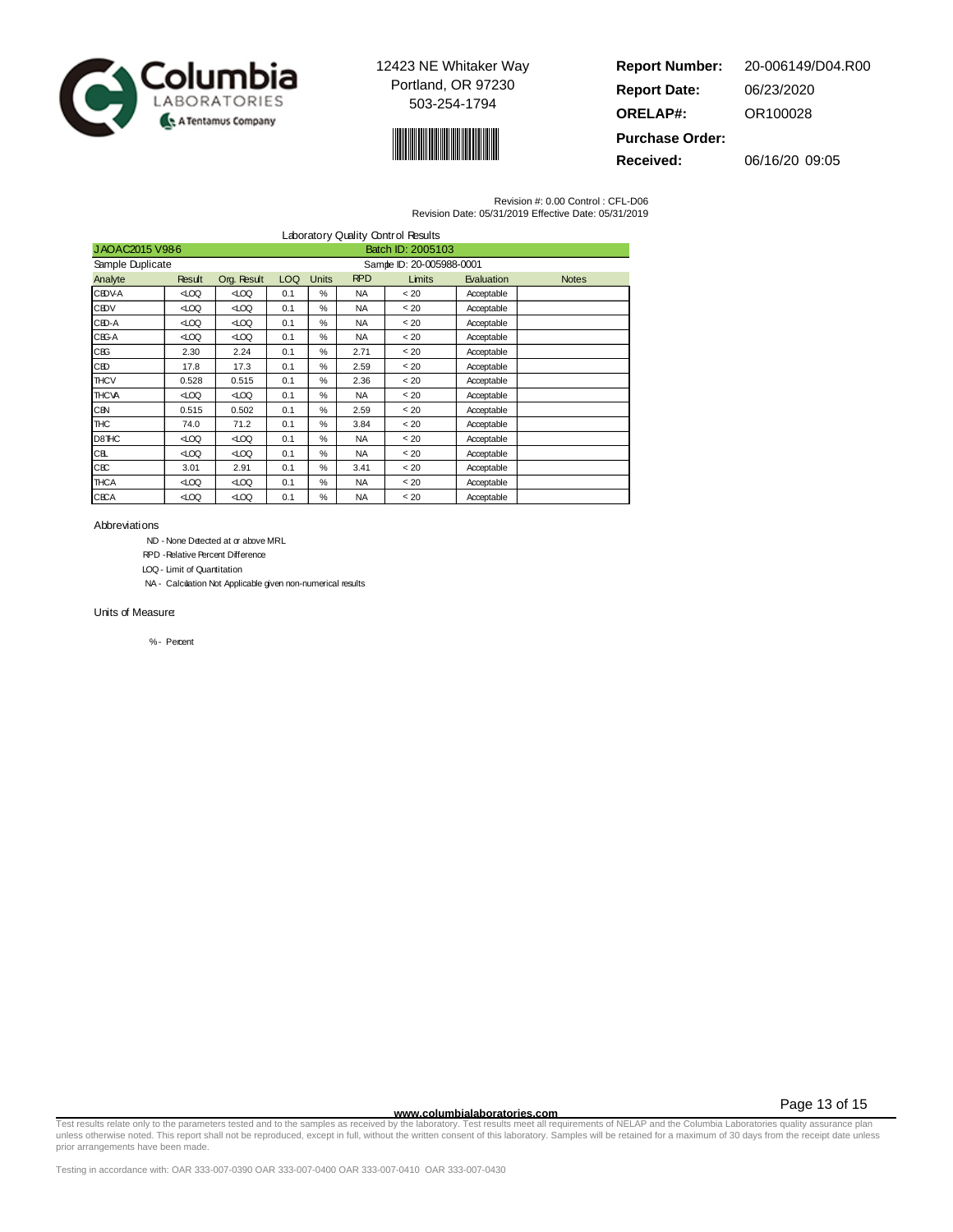



**Report Number: Report Date: ORELAP#:** 06/23/2020 OR100028 **Received:** 06/16/20 09:05 **Purchase Order:** 20-006149/D04.R00

| <b>Laboratory Quality Control Results</b>          |               |  |     |              |               |                                  |                               |                |        |     |              |
|----------------------------------------------------|---------------|--|-----|--------------|---------------|----------------------------------|-------------------------------|----------------|--------|-----|--------------|
| <b>EPA 5021</b>                                    |               |  |     |              |               |                                  | <b>Batch ID:</b>              | 2005130        |        |     |              |
| <b>Method Blank</b>                                |               |  |     |              |               | <b>Laboratory Control Sample</b> |                               |                |        |     |              |
| Analyte                                            | <b>Result</b> |  | LOQ | <b>Notes</b> | <b>Result</b> | <b>Spike</b>                     | <b>Units</b>                  | % Rec          | Limits |     | <b>Notes</b> |
| <b>Butane</b>                                      | <b>ND</b>     |  | 200 |              | 1810          |                                  | $1,520 \text{ }\mu\text{g/g}$ | 119.1 70       |        | 130 |              |
| 2-Methylbutane                                     | <b>ND</b>     |  | 200 |              | 3960          | 3,210                            | $\mu$ g/g                     | 123.4 70       |        | 130 |              |
| Pentane                                            | <b>ND</b>     |  | 200 |              | 3260          | $3,210 \mu g/g$                  |                               | 101.6 70 - 130 |        |     |              |
| Sample ID: 20-005985-0005<br>QC - Sample Duplicate |               |  |     |              |               |                                  |                               |                |        |     |              |

| <b>QC-Sample Duplicate</b> |                           | <b>Jampic ID. ZU-00JJUJ-000J</b> |  |                                |     |              |             |              |  |  |
|----------------------------|---------------------------|----------------------------------|--|--------------------------------|-----|--------------|-------------|--------------|--|--|
| Analyte                    | <b>Result Org. Result</b> |                                  |  | <b>LOQ Units</b><br><b>RPD</b> |     | Limits       | Accept/Fail | <b>Notes</b> |  |  |
| Butane                     | <b>ND</b>                 | <b>ND</b>                        |  | $200 \text{ }\mu\text{g/g}$    | 0.0 | .20          | Acceptable  |              |  |  |
| 2-Methylbutane             | <b>ND</b>                 | <b>ND</b>                        |  | $200 \text{ }\mu\text{g/g}$    | 0.0 | $\approx 20$ | Acceptable  |              |  |  |
| Pentane                    | <b>ND</b>                 | <b>ND</b>                        |  | $200 \text{ }\mu\text{g/g}$    | 0.0 | < 20         | Acceptable  |              |  |  |

**Abbreviations** 

ND - None Detected at or above MRL

RPD - Relative Percent Difference LOQ - Limit of Quantitation

\* Screening only

Q1 Quality Control result biased high. Only non detect samples reported.

Units of Measure:

μg/g- Microgram per gram or ppm mg/Kg - Milligrams per Kilogram

Aw- Water Activity unit

Page 14 of 15

www.columbialaboratories.com<br>Test requirements of NELAP and the Columbia Laboratories quality assurance plan<br>unless otherwise noted. This report shall not be reproduced, except in full, without the written consent of this prior arrangements have been made.